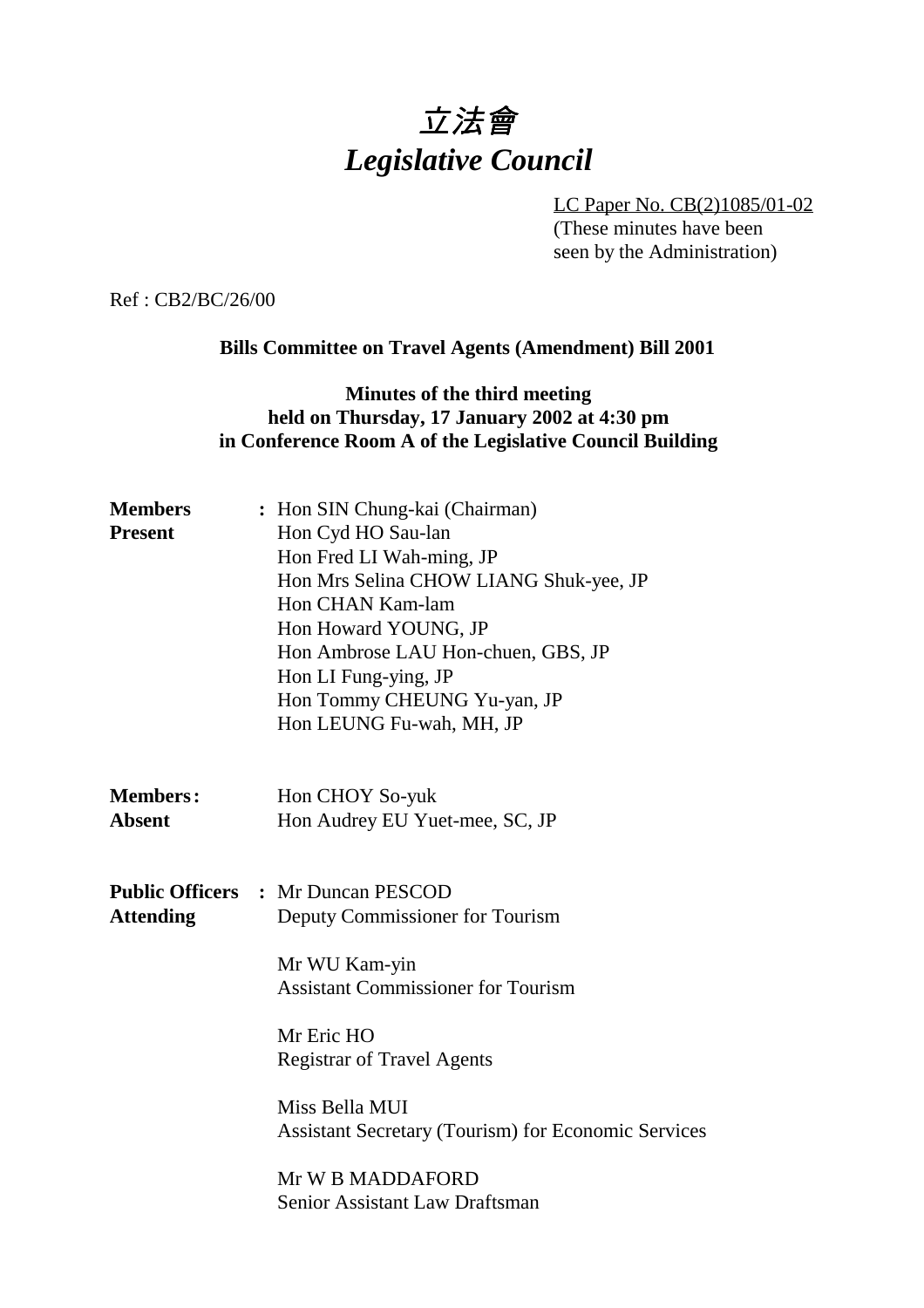$- 2 -$ 

Ms Stella CHAN Government Counsel

**Clerk in :** Ms Doris CHAN **Attendance** Chief Assistant Secretary (2) 4

**Staff in :** Miss Anita HO **Attendance** Assistant Legal Adviser 2

> Ms Dora WAI Senior Assistant Secretary (2) 4

## **I. Meeting with the Administration**

(LC Paper Nos. CB(2)797/01-02(12) and CB(2)915/01-02(01) to (03))

The Bills Committee deliberated (index of proceedings attached at **Annex**).

Clause-by-clause examination of the Bill

*Clause 5*

*New section 4A(1)*

2. The Bills Committee pointed out that the drafting of the section could be interpreted in such a way that a person might not be regarded as an inbound travel agent if he carried on the business of obtaining for another person the services prescribed in section  $4A(1)(a)$  to (c) but without holding himself out as carrying on such business. The Bills Committee considered that such person should be regarded as an inbound travel agent, regardless of whether he held himself out as carrying on the business. To improve the clarity of the provision, the Bills Committee asked the Administration to consider whether the word "and" before the words "carries on the business of" under section  $4A(1)$  should be replaced by the word "or".

3. The Administration explained that the drafting of section 4A(1) followed that of the provisions for outbound travel agents. Nevertheless, it undertook to look into the matter and provide a response to the Bills Committee.

4. The Administration agreed to add the words "one or more" before the words "prescribed services" in section  $4A(1)(c)$  in the light of the comments made by the Assistant Legal Adviser 2 (ALA2) in her letter to the Administration dated 10 January 2002.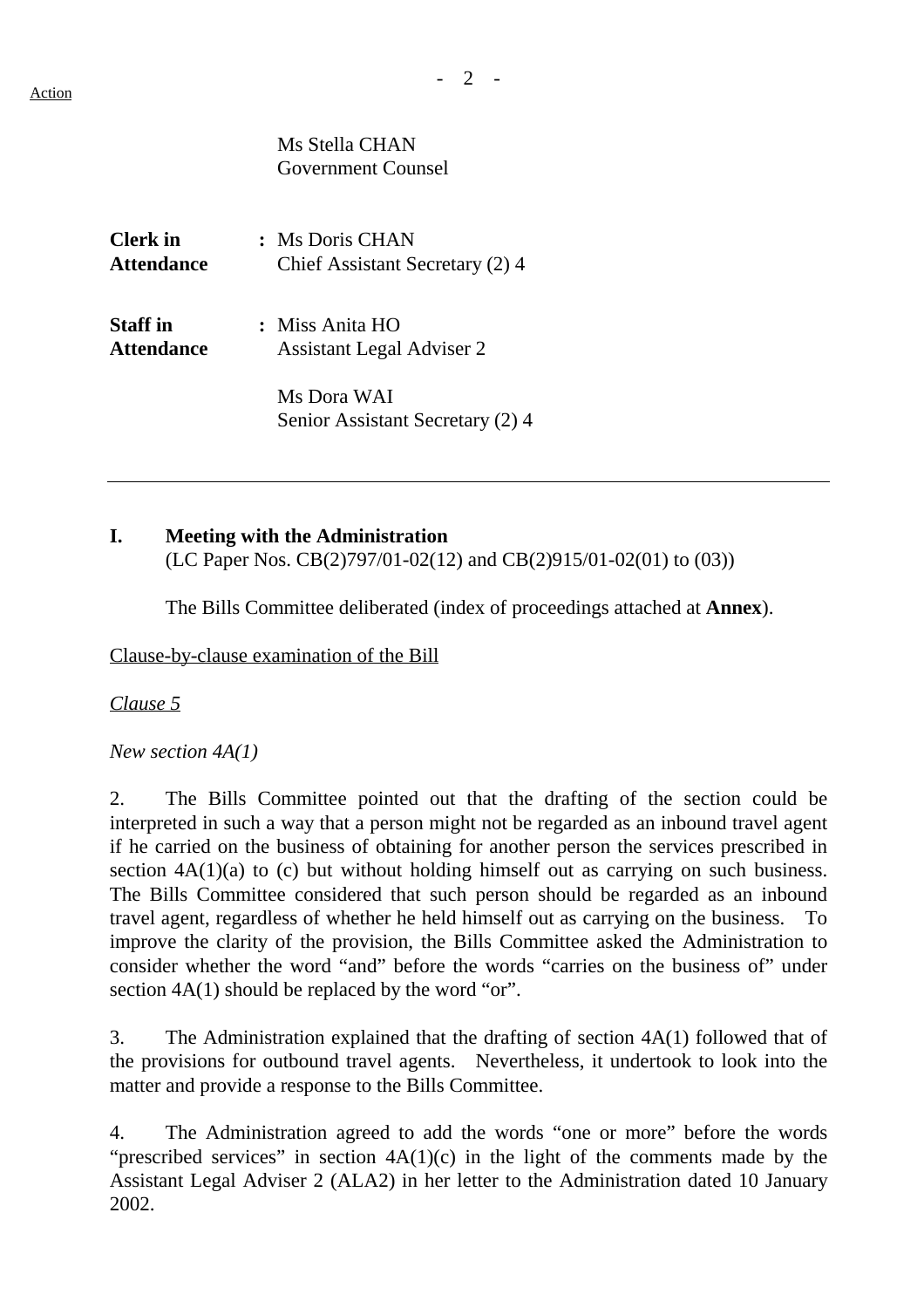#### *Clause 10*

5. The Administration also agreed to amend Forms 4 and 5 in the light of the comments made by ALA2 in her letter to the Administration dated 19 September 2001. The Administration's proposed amendments were set out in its letter to ALA2 dated 5 October 2001.

## Definition of "inbound travel agent"

6. Members expressed worry that the Bill might unintentionally apply to persons or organisations arranging or providing tour-related services on an occasional and ad hoc basis, such as event organisers, universities, hotel concierges, local community organisations, etc. The Administration explained that only those who carried on business as an inbound travel agent, i.e. the primary function of the business was to provide inbound travel service, would be covered under the Bill.

7. As requested by the Bills Committee, the Administration undertook to provide a paper setting out the types of businesses/operations which the Administration did not intend to require licensing under the Bill. The Administration also undertook to explain the issue of incidental and core business in the paper.

8. In addition, the Administration undertook to check with universities to obtain information in respect of the tour-related services provided by universities for their overseas visitors participating in academic exchange programmes or other related activities in Hong Kong.

## **II. Date of next meeting**

9. At the request of the Administration, the Bills Committee agreed to defer the next meeting originally scheduled for 29 January 2002 at 8:30 am to 5 February 2002 at 10:45 am tentatively to consider the Administration's response and the relevant proposed Committee Stage amendments.

10. There being no other business, the meeting ended at 6:20 pm.

Council Business Division 2 Legislative Council Secretariat 7 February 2002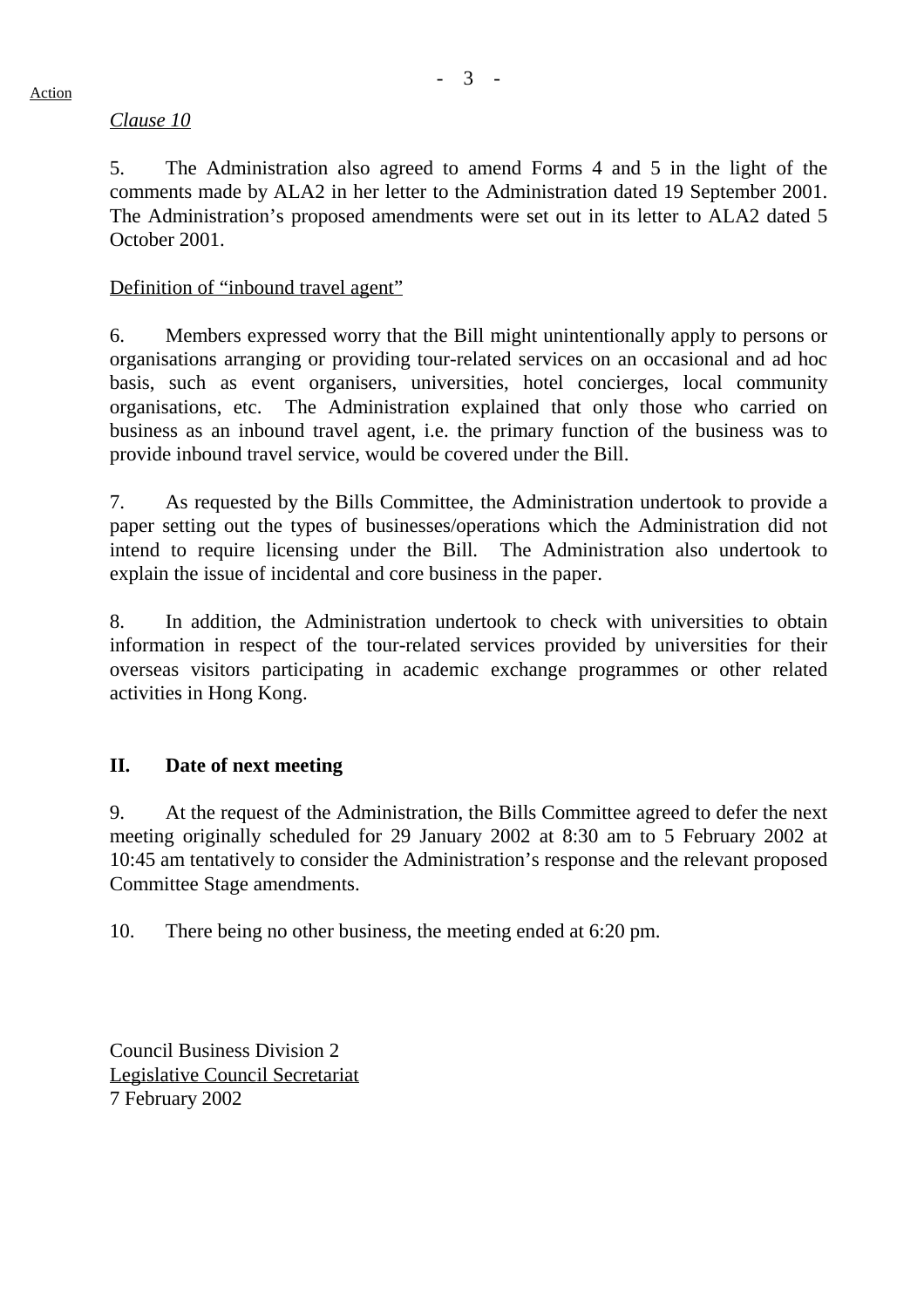#### **Annex**

# **Proceedings of the third meeting of the Bills Committee on Travel Agents (Amendment) Bill 2001 on Thursday, 17 January 2002 at 4:30 pm in Conference Room A of the Legislative Council Building**

| <b>Time</b> | <b>Speaker</b>  | Subject(s)                                                  | <b>Action</b> |
|-------------|-----------------|-------------------------------------------------------------|---------------|
|             |                 |                                                             | required      |
| 0000-0229   | Chairman        | Opening remarks; and<br>(a)                                 |               |
|             |                 | Admin's paper (LC Paper No. CB(2)797/01-<br>(b)             |               |
|             |                 | 02(12)                                                      |               |
| 0230-0311   | Mr CHAN Kam-lam | Mechanism for paying restitution to travellers from the     |               |
|             |                 | <b>Bonding Fund</b>                                         |               |
| 0312-0335   | Admin           | Ditto                                                       |               |
| 0336-0340   | Mr CHAN Kam-lam | Ditto                                                       |               |
| 0341-0427   | Chairman        | Channel for seeking redress if a traveller was aggrieved    |               |
|             |                 | by the decision of the Travel Industry Council of Hong      |               |
|             |                 | Kong (TIC)                                                  |               |
| 0428-0508   | Mr CHAN Kam-lam | Clarification of the 100% refund guarantee within 14        |               |
|             |                 | days of purchase                                            |               |
| 0509-0545   | Admin           | Ditto                                                       |               |
| 0546-0610   | Chairman        | Admin's paper (LC Paper No. CB(2)915/01-02(01))             |               |
| 0611-0656   | Mr LEUNG Fu-wah | Qualifications required for serving tour guides to enrol in |               |
|             |                 | courses under the training programme                        |               |
| 0657-0724   | Admin           | Ditto                                                       |               |
| 0725-0753   | Mr Howard YOUNG | Qualifications required for new entrants to enrol in the    |               |
|             |                 | above courses                                               |               |
| 0754-0816   | Admin           | Ditto                                                       |               |
| 0817-0857   | Ms LI Fung-ying | Need to introduce a clear definition of "inbound travel     |               |
|             |                 | agent" to remove the ambiguity as to whether tour-related   |               |
|             |                 | services provided on an ad hoc basis by non-travel agents   |               |
|             |                 | such as local community organisations would be covered      |               |
|             |                 | under the Bill                                              |               |
| 0858-0959   | Admin           | Ditto                                                       |               |
| 1000-1025   | Ms LI Fung-ying | Ditto                                                       |               |
| 1026-1146   | Admin           | Ditto                                                       |               |
| 1147-1248   | Mr Howard YOUNG | Ditto                                                       |               |
| 1249-1314   | Admin           | Ditto                                                       |               |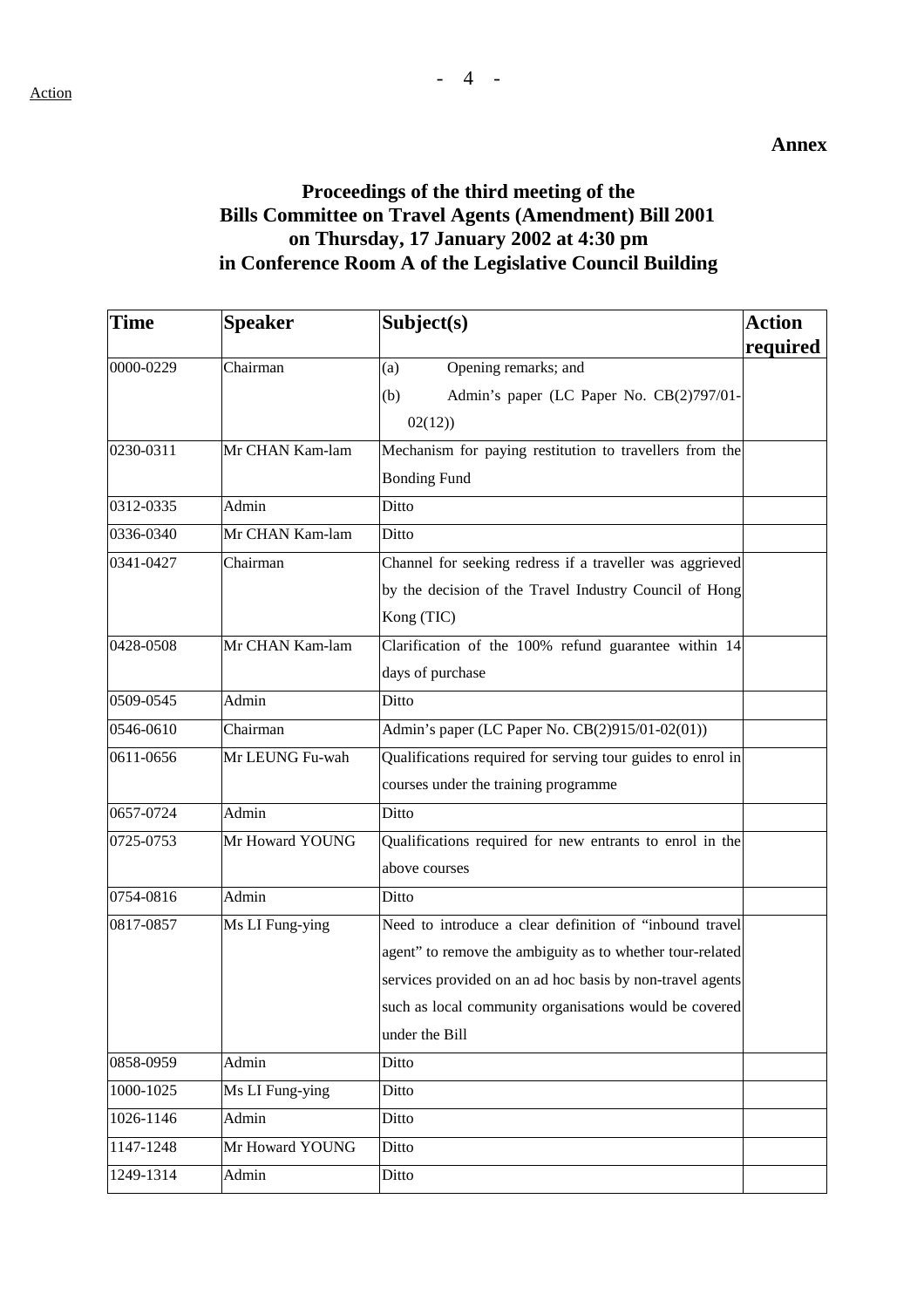Action

| Time      | <b>Speaker</b>  | Subject(s)                                                       | <b>Action</b> |
|-----------|-----------------|------------------------------------------------------------------|---------------|
|           |                 |                                                                  | required      |
| 1315-1405 | Ms Cyd HO       | Applicability of the Bill to universities which provided         |               |
|           |                 | tour-related<br>services<br>for<br>their<br>visitors<br>overseas |               |
|           |                 | participating in academic exchange programmes or other           |               |
|           |                 | related activities in Hong Kong                                  |               |
| 1406-1431 | Admin           | Ditto                                                            |               |
| 1432-1457 | Ms Cyd HO       | Ditto                                                            |               |
| 1458-1526 | Admin           | Admin undertook to check with universities in this regard        | ✓             |
| 1527-1743 | Mrs Selina CHOW | Her views on the need to introduce a clear definition of         |               |
|           |                 | "inbound travel agent"                                           |               |
| 1744-1903 | Admin           | Two tests to decide whether a person was "carrying on a          |               |
|           |                 | business", which were (a) for pecuniary gain and (b) on a        |               |
|           |                 | routine and habitual basis                                       |               |
| 1904-1917 | Chairman        | Ditto                                                            |               |
| 1918-2000 | Admin           | Ditto                                                            |               |
| 2001-2052 | Mrs Selina CHOW | Ditto                                                            |               |
| 2053-2145 | Admin           | Ditto                                                            |               |
| 2146-2349 | Chairman        | Request to state clearly in the Bill whether professional        |               |
|           |                 | bodies or other organisations which provided tour-related        |               |
|           |                 | services for their members or overseas<br>visitors               |               |
|           |                 | participating in conferences or other activities would be        |               |
|           |                 | required to be licensed under the Bill                           |               |
| 2350-2436 | Mr Howard YOUNG | Ditto                                                            |               |
| 2437-2455 | Chairman        | Ditto                                                            |               |
| 2456-2549 | Mr Howard YOUNG | Ditto                                                            |               |
| 2550-2718 | Admin           | Ditto                                                            |               |
| 2719-2821 | Mrs Selina CHOW | Support for the Chairman's request so as to avoid                |               |
|           |                 | catching inadvertently those who did not know that they          |               |
|           |                 | were covered under the Bill                                      |               |
| 2822-2914 | Admin           | Response to the above                                            |               |
| 2915-3034 | Chairman        | Types of complaints which the Government would                   |               |
|           |                 | initiate prosecution under the Bill                              |               |
| 3035-3143 | Admin           | Ditto                                                            |               |
| 3144-3220 | Ms Cyd HO       | Need to widely publicise the types of organisations              |               |
|           |                 | required to be licensed under the Bill                           |               |
| 3221-3359 | Mrs Selina CHOW | Ditto                                                            |               |
| 3400-3443 | Chairman        | Need to clarify the types of organisations required to be        |               |
|           |                 | licensed under the Bill                                          |               |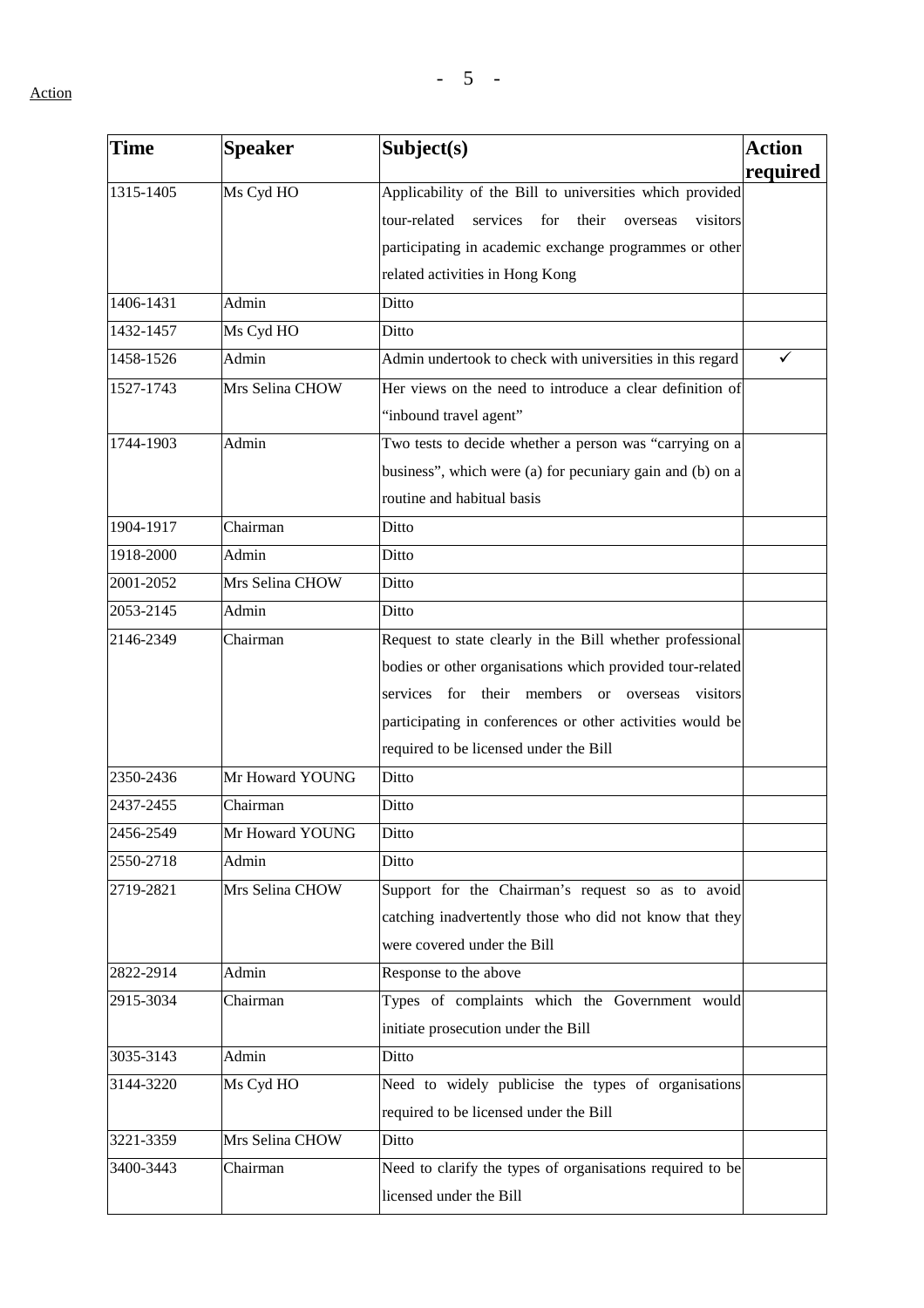| <b>Time</b> | <b>Speaker</b>  | Subject(s)                                              | <b>Action</b><br>required |
|-------------|-----------------|---------------------------------------------------------|---------------------------|
| 3444-3621   | Admin           | Response to Ms Cyd HO and the Chairman                  |                           |
| 3622-3643   | Chairman        | Request to include on the website of the Tourism        |                           |
|             |                 | Commission or the Travel Agents Registry the frequently |                           |
|             |                 | asked questions in respect of the self-regulatory       |                           |
|             |                 | mechanism of the travel industry                        |                           |
| 3644-3720   | Mr LEUNG Fu-wah | Number of serving tour guides who could be<br>(a)       |                           |
|             |                 | exempted from the training programme; and               |                           |
|             |                 | Timetable for the implementation of the above<br>(b)    |                           |
|             |                 | training programme                                      |                           |
| 3721-3742   | Mrs Selina CHOW | Training for tour guides                                |                           |
| 3743-3752   | Chairman        | Ditto                                                   |                           |
| 3753-3854   | Admin           | Response to Mr LEUNG Fu-wah                             |                           |
| 3855-3914   | Chairman        | Nomination and appointment of independent directors to  |                           |
|             |                 | the TIC Board                                           |                           |
| 3915-3945   | Admin           | Ditto                                                   |                           |
| 3946-3950   | Chairman        | Ditto                                                   |                           |
| 3951-4000   | Admin           | Ditto                                                   |                           |
| 4001-4004   | Chairman        | Enquiry as to whether the Convenor of the Consumer      |                           |
|             |                 | Relations Committee of TIC was an independent member    |                           |
| 4005-4010   | Admin           | Response to the above                                   |                           |
| 4011-4030   | Chairman        | Composition of the Consumer Relations Committee of      |                           |
|             |                 | TIC                                                     |                           |
| 4031-4038   | Admin           | Ditto                                                   |                           |
| 4039-4041   | Chairman        | Functions of the Consumer Relations Committee of TIC    |                           |
| 4042-4058   | Admin           | Ditto                                                   |                           |
| 4059-4106   | Chairman        | Chairmanship and proportion of independent members of   |                           |
|             |                 | the TIC Appeal Board                                    |                           |
| 4107-4118   | Admin           | Ditto                                                   |                           |
| 4119-4131   | Chairman        | Proposal to have a higher percentage of independent     |                           |
|             |                 | members in the Consumer Relations Committee and the     |                           |
|             |                 | Appeal Board to boost public confidence in TIC          |                           |
| 4132-4458   | Admin           | Response to the above                                   |                           |
| 4459-4617   | Mrs Selina CHOW | Mechanism for ensuring an even representation from the  |                           |
|             |                 | eight TIC Association Members in various committees of  |                           |
|             |                 | <b>TIC</b>                                              |                           |
| 4618-4705   | Admin           | Response to the above                                   |                           |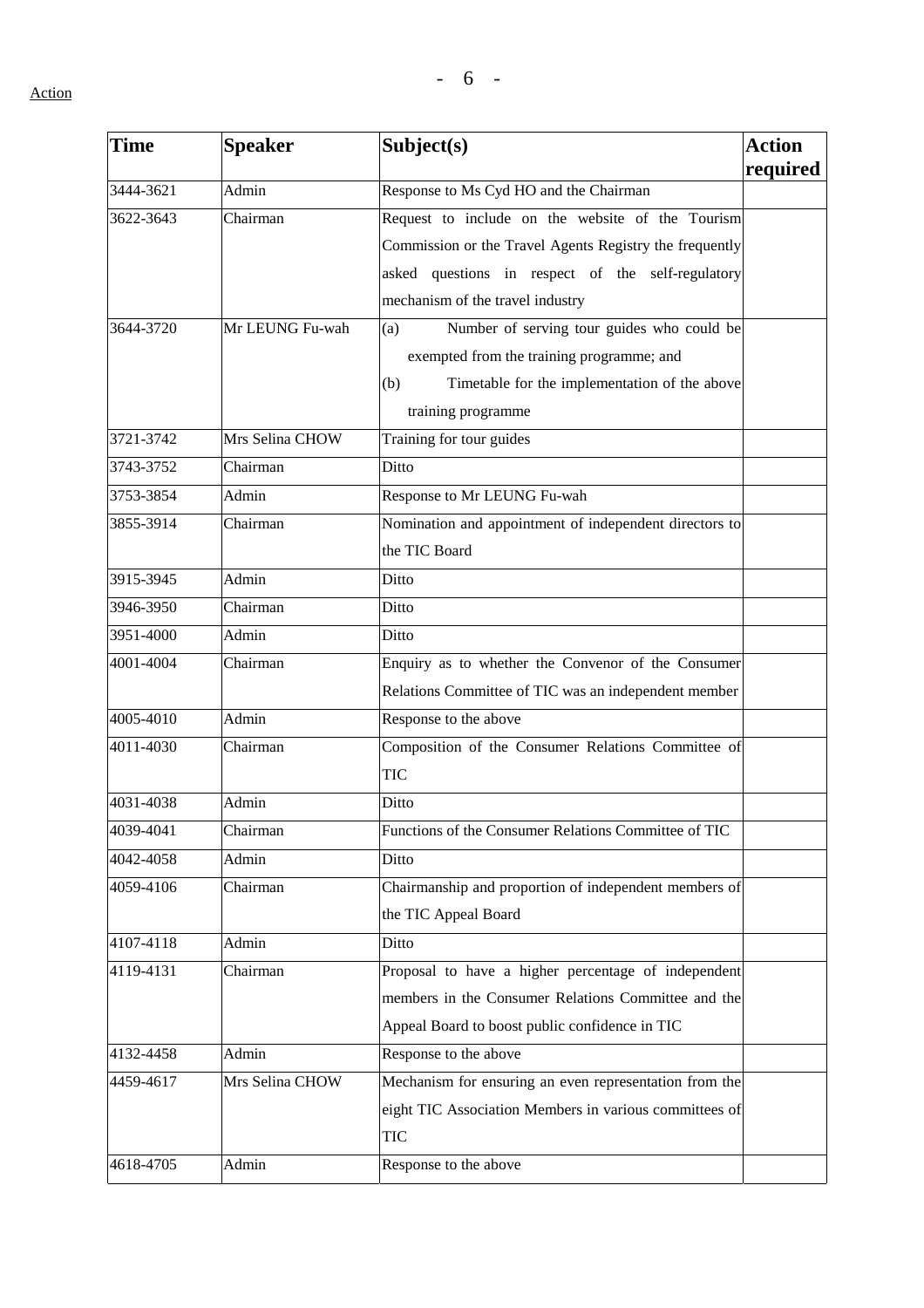| <b>Time</b>   | <b>Speaker</b>  | Subject(s)                                              | <b>Action</b><br>required |
|---------------|-----------------|---------------------------------------------------------|---------------------------|
| 4706-4749     | Mrs Selina CHOW | Expressing confidence in the composition and work of    |                           |
|               |                 | various committees of TIC                               |                           |
| 4750-4825     | Mr Howard YOUNG | Ditto                                                   |                           |
| 4826-4911     | Chairman        | Possibility for the Consumer Relations Committee of TIC |                           |
|               |                 | to be convened by an independent member                 |                           |
| 4912-5028     | Admin           | Response to the above                                   |                           |
| 5029-5059     | Chairman        | Reason for proposing a higher percentage of independent |                           |
|               |                 | members in the Consumer Relations Committee of TIC      |                           |
| 5100-5210     | Mrs Selina CHOW | Expressing confidence in the composition and work of    |                           |
|               |                 | various committees of TIC                               |                           |
| 5211-5227     | Mr Howard YOUNG | Ditto                                                   |                           |
| 5228-5340     | Chairman        | Outstanding reply to the views expressed by the Hong    |                           |
|               |                 | Kong Inbound Travel Association Ltd concerning the      |                           |
|               |                 | requirement of membership of one of the eight TIC       |                           |
|               |                 | Association Members for applying for TIC membership     |                           |
| 5341-5553     | Admin           | Response to the above                                   |                           |
| 5554-5808     | Chairman        | Copy of letter from TIC to South China<br>(a)           |                           |
|               |                 | Morning Post tabled for members' information; and       |                           |
|               |                 | Clause-by-clause examination of the Bill<br>(b)         |                           |
| 5809-5821     | Admin           | Clause $1 -$ Short title and commencement               |                           |
|               |                 | Effective date of the Bill                              |                           |
| 5822-010018   | Chairman        | Clause 2 - Long title amended                           |                           |
|               |                 | Clause 3 – Interpretation and application; and          |                           |
|               |                 | Clause $4$ – Outbound travel agents                     |                           |
| 010019-010052 | Mr Ambrose LAU  | Clause 5 - Section added                                |                           |
|               |                 | Drafting of section 4A(1)                               |                           |
| 010053-010059 | Admin           | Ditto                                                   |                           |
| 010100-010111 | Mr Ambrose LAU  | Ditto                                                   |                           |
| 010112-010114 | Admin           | Ditto                                                   |                           |
| 010115-010129 | Mr Ambrose LAU  | Ditto                                                   |                           |
| 010130-010139 | Admin           | Ditto                                                   |                           |
| 010140-010154 | Mr Ambrose LAU  | Ditto                                                   |                           |
| 010155-010234 | Admin           | Ditto                                                   |                           |
| 010235-010238 | Mr Ambrose LAU  | Ditto                                                   |                           |
| 010239-010244 | Admin           | Ditto                                                   |                           |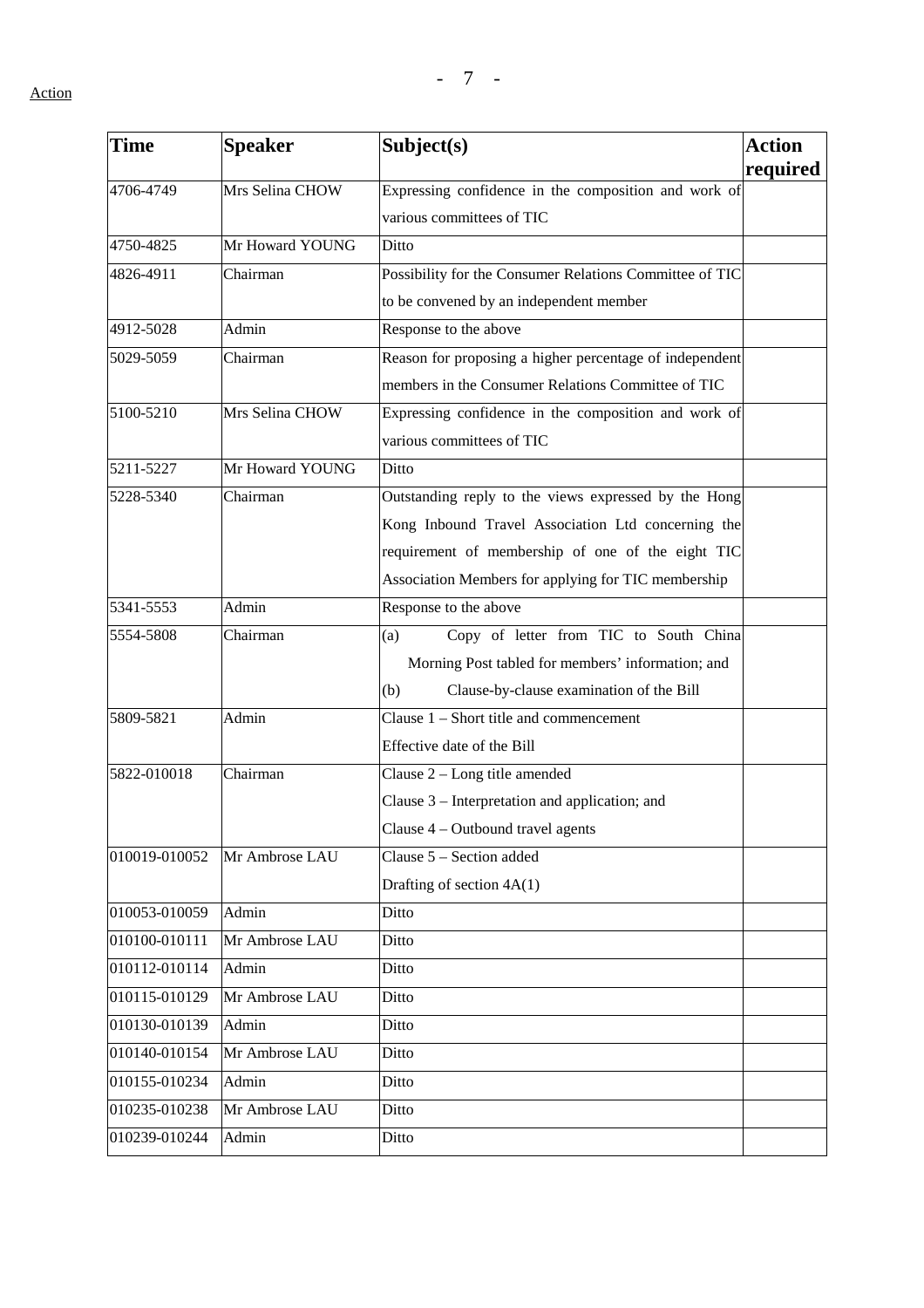| <b>Time</b>   | <b>Speaker</b>   | Subject(s)                                               | Action   |
|---------------|------------------|----------------------------------------------------------|----------|
|               |                  |                                                          | required |
| 010245-010341 | Mr Ambrose LAU   | Inviting ALA2 to give legal advice on the drafting of    |          |
|               |                  | section $4A(1)$                                          |          |
| 010342-010444 | Mr Howard YOUNG  | Drafting of section 4A(1)                                |          |
| 010445-010602 | Admin            | Ditto                                                    |          |
| 010603-010606 | Mr Ambrose LAU   | Proposal to replace the word "and" before the words      |          |
|               |                  | "carries on the business of" under section 4A(1) with    |          |
|               |                  | $\alpha$ <sup>"</sup>                                    |          |
| 010607-010644 | ALA <sub>2</sub> | Views on the drafting of section 4A(1), "and" should     |          |
|               |                  | mean to be conjunctive                                   |          |
| 010645-010650 | Mr Howard YOUNG  | Support for Mr Ambrose LAU's proposal                    |          |
| 010651-010728 | Admin            | Admin undertook to consider Mr Ambrose LAU's             |          |
|               |                  | proposal                                                 |          |
| 010729-010828 | Chairman         | New section $4A(2)$ and (3)                              |          |
| 010829-010917 | Mr Howard YOUNG  | Reason for setting the period at 14 days in section      |          |
|               |                  | 4A(2)(b)                                                 |          |
| 010918-011007 | Chairman         | Clause $6$ – Notice of intention to revoke               |          |
| 011008-011020 | ALA <sub>2</sub> | The purpose of clause 6 was to amend a wrong referral in |          |
|               |                  | the Travel Agents Ordinance (the Ordinance)              |          |
| 011021-011053 | Chairman         | Clause 7 - Interpretation                                |          |
| 011054-011153 | Mr Howard YOUNG  | Enquiry as to whether there would be a loophole if a     |          |
|               |                  | person would not be regarded as carrying on business as  |          |
|               |                  | an inbound travel agent if he was the owner or operator  |          |
|               |                  | of the services being provided to a visitor              |          |
| 011154-011238 | Admin            | Response to the above                                    |          |
| 011239-011251 | Mrs Selina CHOW  | Prescribed services under section $4A(1)(c)$             |          |
| 011252-011322 | Admin            | Ditto                                                    |          |
| 011323-011331 | Chairman         | Ditto                                                    |          |
| 011332-011453 | ALA <sub>2</sub> | Rationale for putting the definition of "prescribed      |          |
|               |                  | services" under the Regulations and not in section 2 of  |          |
|               |                  | the Ordinance                                            |          |
| 011454-011549 | Admin            | Ditto                                                    |          |
| 011550-011554 | Chairman         | Clause $8 -$ Regulations                                 |          |
| 011555-011611 | Mrs Selina CHOW  | (a) Rationale for putting the definition of "prescribed  |          |
|               |                  | services" under the Regulations and not in section 2     |          |
|               |                  | of the Ordinance; and                                    |          |
|               |                  | (b) Expressing worry that section $4A(1)(c)$ might       |          |
|               |                  | unintentionally apply to non-travel agents who           |          |
|               |                  | provided tour-related services, e.g. hotel concierge     |          |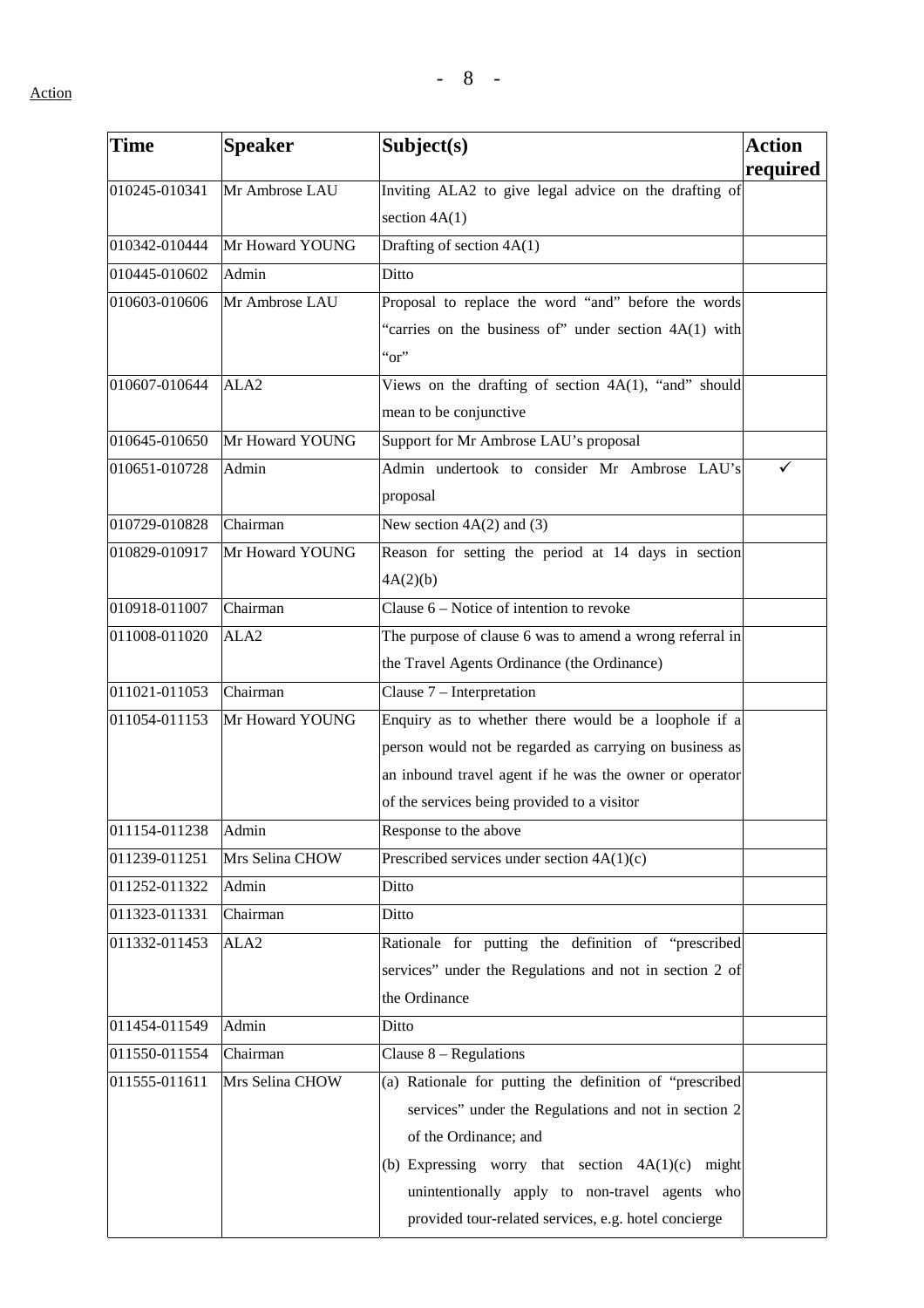| <b>Time</b>   | <b>Speaker</b>   | Subject(s)                                                   | <b>Action</b><br>required |
|---------------|------------------|--------------------------------------------------------------|---------------------------|
| 011612-011707 | Chairman         | Support for Mrs Selina CHOW's views                          |                           |
| 011708-011942 | Mrs Selina CHOW  | Expressing worry that some activities arranged by event      |                           |
|               |                  | organisers might also be covered under the Bill              |                           |
| 011943-012038 | Admin            | Response to the above                                        |                           |
| 012039-012050 | Chairman         | Enquiry as to whether purchasing opera tickets for a hotel   |                           |
|               |                  | guest by a concierge would fall under "prescribed            |                           |
|               |                  | services"                                                    |                           |
| 012051-012105 | Admin            | Response to the above                                        |                           |
| 012106-011226 | Chairman         | Need to provide clearly in the Bill the services which       |                           |
|               |                  | would be regarded as "prescribed services" in order that     |                           |
|               |                  | providers of such services would be aware of the need to     |                           |
|               |                  | apply for a licence                                          |                           |
| 012227-012400 | ALA <sub>2</sub> | Ditto; and<br>(a)                                            |                           |
|               |                  | Definition of "business" could be very wide<br>(b)           |                           |
| 012401-012410 | Admin            | Ditto                                                        |                           |
| 012411-012413 | ALA <sub>2</sub> | Ditto                                                        |                           |
| 012414-012505 | Admin            | Ditto                                                        |                           |
| 012506-012515 | Chairman         | Ditto                                                        |                           |
| 012516-012610 | Admin            | Ditto                                                        |                           |
| 012611-012615 | Mr Howard YOUNG  | Ditto                                                        |                           |
| 012616-012640 | Chairman         | Exemption to apply for a licence under section $4A(2)$       |                           |
| 012641-012645 | Admin            | Ditto                                                        |                           |
| 012646-012702 | Chairman         | Ditto                                                        |                           |
| 012703-012849 | Admin            | Ditto                                                        |                           |
| 012850-012921 | Chairman         | Enquiry as to whether a hotel organising local tours for     |                           |
|               |                  | its guests would be required to be licensed under the Bill   |                           |
| 012922-012931 | Admin            | Response to the above                                        |                           |
| 012932-013057 | Mrs Selina CHOW  | Enquiry as to whether it was the legislative intent to cover |                           |
|               |                  | event organisers under the Bill                              |                           |
| 013058-013134 | Admin            | Response to the above                                        |                           |
| 013135-013206 | Chairman         | Admin's response at LC Paper No. CB(2)915/01-02(01)          |                           |
|               |                  | to the suggestion that the scope of the definition of        |                           |
|               |                  | "inbound travel agent" should be narrowed so as not to       |                           |
|               |                  | cover event organisers                                       |                           |
| 013207-013239 | Mrs Selina CHOW  | Enquiry as to whether event organisers should be covered     |                           |
|               |                  | under the Bill                                               |                           |
| 013240-013301 | Admin            | Response to the above                                        |                           |